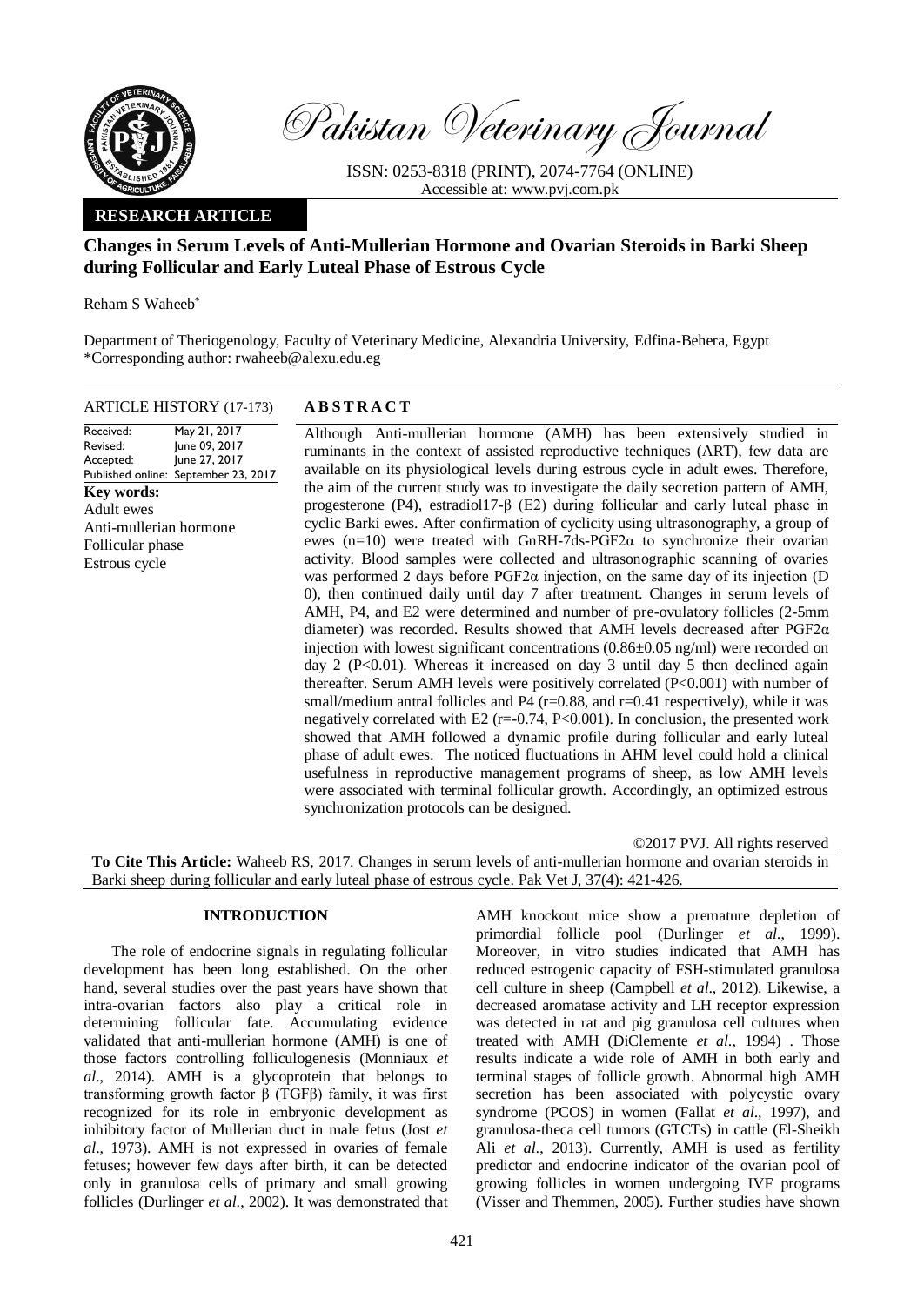that AMH is a reliable indicator of capacity potential of embryo donors in multiple ovulation and embryo transfer (MOET) programs in ruminants such as cows [\(Rico](#page-4-8) *et al*., [2012\)](#page-4-8), goats [\(Monniaux](#page-4-9) *et al*., 2011), and sheep [\(Torres-](#page-5-1)[Rovira](#page-5-1) *et al*., 2014; Qureshi *et al*., 2015).

Several hormonal protocols were used to induce and synchronize estrous in ewes combined with timed artificial insemination to increase lambing rate and to shorten breeding periods. However, the general fertility outcomes of these protocols are not satisfying, which is presumably due to the lack of control of follicle development [\(Husein and Kridli, 2003\)](#page-4-10). Noticeably, not much advances were introduced to optimize synchronization programs used in sheep over the past 20 years. Improved knowledge of ovarian dynamics considering the role of intra-ovarian signals will allow us to update and enhance reproductive management programs in this species. At present, there is lacking data about physiological levels of AMH during estrous cycle of adult ewes. Therefore, the aim of the current study was to monitor daily secretion pattern of AMH, P4, and E2 and to characterize the relationship between those ovarian hormones and the number of small/medium size follicles of 2-5 mm in diameter during follicular and early luteal phase in cyclic adult ewes.

## **MATERIALS AND METHODS**

**Animals:** The current study was conducted in the facility of Faculty of Veterinary Medicine, Alexandria University. Ten sexually mature Barki ewes of ages between 2 to 3 years weighing about 45-50 kg with history of normal breeding record were used for the experiment. Animals were maintained at ambient temperature and natural day length in covered pens with adjacent yard. They were fed totally mixed ration and green roughages with ad libitum access to water and mineral blocks. The experimental procedures were approved by local ethical committee of Alexandria University; all the procedures were performed in accordance with the guidelines for the care and use of agricultural animals for research.

**Synchronization of ovarian activity:** The experiment was conducted during the breeding season (Mid-October, 2016); cyclicity of animals was confirmed by ultrasonography. Ovarian activity of the selected ewes was synchronized according to Martinez and co-workers [\(Martinez](#page-4-11) *et al*., [2015\)](#page-4-11) with modification (P4 administration was omitted and a lower dose of Buserelin was used). Treatment included i.m injection of 20μg Buserelin-GnRH analogue; Receptal® (Intervet Corp. /Schering-Plough animal health, USA), followed 7 days later by i.m injection of 263μg of Cloprostenol-PGF2α analogue; Estrumate® (Intervet Corp. /Schering-Plough Animal Health, USA).

**Blood sampling:** To monitor ovarian activity in synchronized ewes, blood samples were collected 2 days (-2) before PGF2α injection, just before injection (D 0), with another samples collected 8 hours later. Thereafter, daily blood samples were collected until day 7 after treatment. sampling was scheduled at the same time early morning, blood was withdrawn from the jugular vein into plain tubes; serum was separated after centrifugation for

15 min at 1000x g and stored at -20˚C for later assay of AMH, P4, and E2.

**Ultrasonography of ovaries:** Trans-rectal ultrasonographic scanning of ovaries was performed on -2, day 0, then daily until the end of the experiment. Scanning was performed using real time B-mode scanner (AMIB7V, Noveko echographs. Inc. Canada) connected to dual frequency (2.6-6.0 MHz) linear array transducer. Ovaries were located by careful scanning in lateral directions to the urinary bladder and uterine horns. Number of small and medium sized antral follicles (2-5 mm in diameter) was determined. Antrum size of follicles was estimated by measurement of its diameter when the antral cavity appeared to be at its maximal size during scanning.

**Hormonal assay:** Serum concentrations of AMH were measured using sheep (MIS/AMH) quantitative sandwich ELISA kit (MBS01008-MyBiosource, Inc., USA). Sensitivity of the kit was 0.1ng/ml with intra-assay CV<15%. Serum concentrations of P4 (P4) were determined by RIA (RIA P4, IMMUNOTECH, Czech Republic) validated previously for ovine use [\(Titi](#page-5-2) *et al*., [2008\)](#page-5-2). E2 concentrations were detected using RIA kit (Orion Diagnostic Corp, Espoo, Finland) validated for ovine use [\(Torres-Rovira](#page-5-1) *et al*., 2014), Sensitivity of the kit was 0.5 pg/ml and the intra-assay CV<10% for both of the steroids. All samples were run in one assay; all analysis procedures were performed following instructions provided by the manufacturers.

**Statistical analysis:** The effect of time on hormone concentrations were analyzed by repeated measures analysis of variance (ANOVA) using the General Linear Model procedure of SAS 2002 [\(SAS, 2002\)](#page-5-3). All variables were assessed for normality (PROC UNIVARIATE NORMAL PLOT of SAS), and transformed to the log10 scale, if needed, to normalize the distribution before running ANOVA. Day of PGF2 $α$  injection (D 0) was used as baseline for comparing contrast variables over time. For correlation, data was analyzed using Pearson correlation coefficient, and simple linear regression analyses were performed using the hormone concentration as a predictor variable, and the number of follicles as a response variable. The data are expressed as means ± standard error (SE).

In order to characterize hormonal patterns, data was assigned to certain time periods of physiological importance within which meaningful results could be used to quantify differences. The time periods were: 1) late luteal phase of the preceding ovulatory wave, from (-2 day) until (D 0); 2) follicular phase, 8 hours after  $PGF2\alpha$ injection to the time E2 reached a maximum level (D 2); 3) early luteal phase, from day 3 (expected time of luteinization) until end of blood sampling (D 7).

### **RESULTS**

The basis for using GnRH- PGF2α protocol to synchronize ovarian cycle is that exogenous GnRH given to cyclic ewes at random stages of their estrous cycle induces a LH surge that evokes ovulation or atresia of the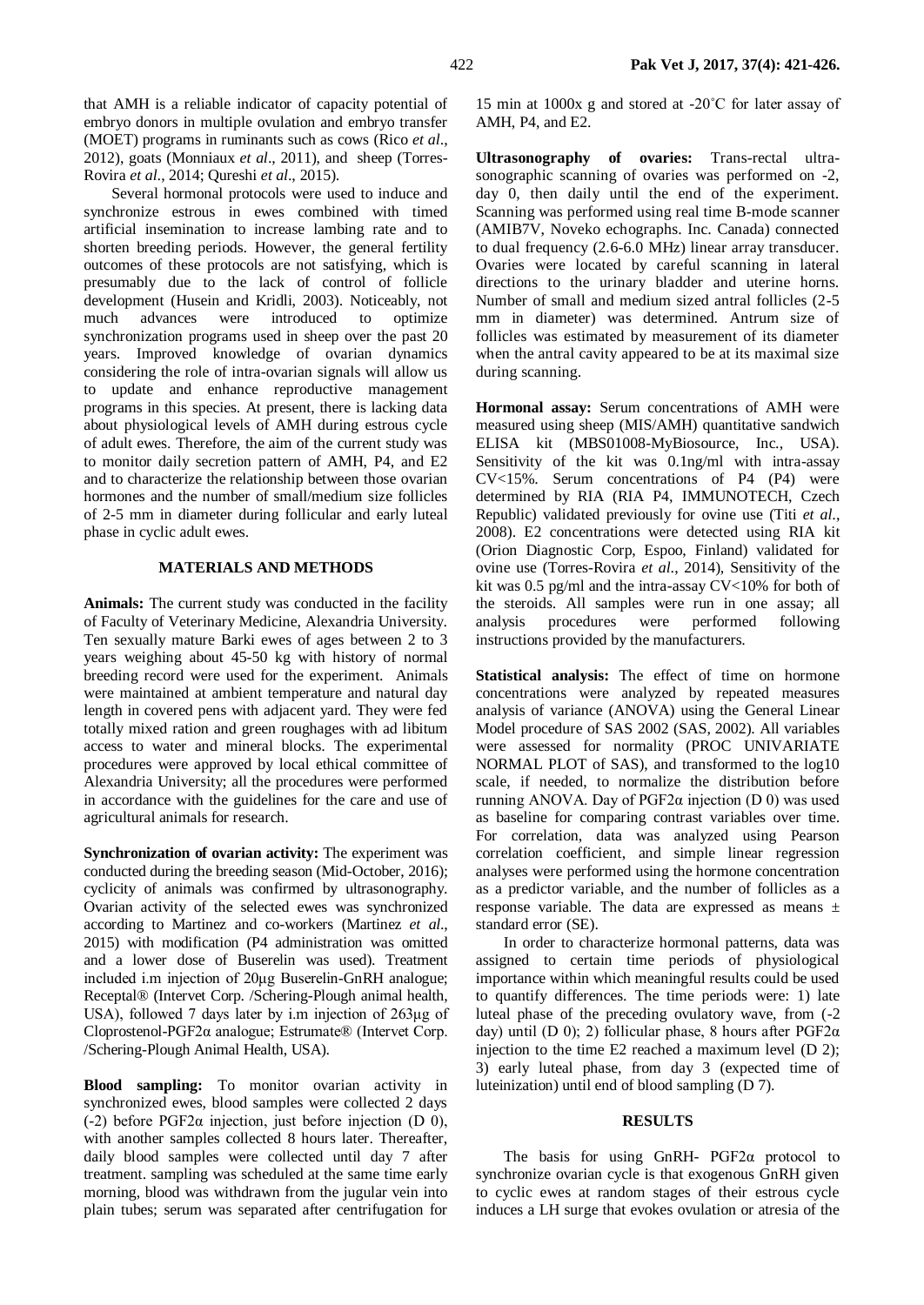dominant follicle thus inducing follicular turnover [\(Webb](#page-5-4)  *et al*[., 1992\)](#page-5-4). An interval of seven days between GnRH and PGF2α injection instead of standard 5 days protocol (Titi *et al*[., 2008\)](#page-5-2) will allow emergence of two follicular waves and development of luteal tissue by the time of PGF2α injection and hence a high precision of synchronization [\(Martinez](#page-4-11) *et al*., 2015).

Data of 3 ewes were removed from the analysis because they did not develop corpus luteum 2 days before PGF2 $\alpha$  injections (P4<1ng/ml). In the remaining animals, serum concentrations of P4 on the day of PGF2α injection  $(D \t 0)$  were  $15.01 \pm 0.48$  ng/ml, which declined significantly  $(P<0.01)$  after induction of luteolysis to basal levels on day 1 where they remained low until day 3. An observed increase (P<0.05) was noticed on day 4 indicating a functioning corpus luteum (Fig. 1-C), the increase continued until the end of blood sampling (Fig. 1-A). During late luteal phase serum concentrations of E2 were  $1.57\pm0.20$  pg/ml, which started to increase (P<0.01) progressively 8 hours after induction of luteolysis that reached maximum levels  $(20.81 \pm 0.35 \text{ pg/ml})$  on day 2 indicating terminal follicular growth. Afterwards, E2

concentrations declined steadily to lowest level (P<0.01) at days 5 and 6 coincident with early luteal phase (Fig. 1- B). From late luteal to follicular phase AMH showed progressive decline (P<0.01) until day 2 when it recorded lowest concentration of 0.86±0.05 ng/ml. With the beginning of early luteal phase, serum AMH levels increased to  $8.55\pm0.36$  ng/ml on day 4 (P<0.05), while maximum concentrations were observed on day 5  $(11.8\pm0.28 \text{ ng/ml})$  then it declined again thereafter (Fig. 1-A). A similar trend of change in the number of small/medium antral follicles was observed, mean follicles number was 9.7±0.56 before induction of luteolysis, which significantly declined (P<0.01) to lowest value recorded at 4.0±0.30 on day 2. Whereas during early luteal phase, follicles number increased gradually (Fig. 1-D) to record the highest value on day 5  $(12.0\pm0.43)$ , then declined thereafter. Serum AMH levels were positively correlated (P<0.001) with number of small/medium antral follicles and P4 ( $r=0.88$ , and  $r=0.41$ ) respectively), while it was negatively correlated with E2 (r=-0.74, P<0.001). Relationship between AMH, E2 and number of follicles is shown in Fig. 2.



**Fig. 1:** Mean values (± SEM) of serum concentrations of P4, AMH (A) and E2 (B) during follicular and early luteal phase of estrous cycle in of adult ewes (n=7). Day of PGF2α injection is day 0. Sonographic scanning of the ovary on day 4 revealed the presence of corpus luteum "CL" (C). On day 5, multiple small/medium size follicles were observed "arrows" (D), UB: urinary bladder, UH: uterine horn, OV: ovary, images recorded using 4 MHz trans-rectal probe.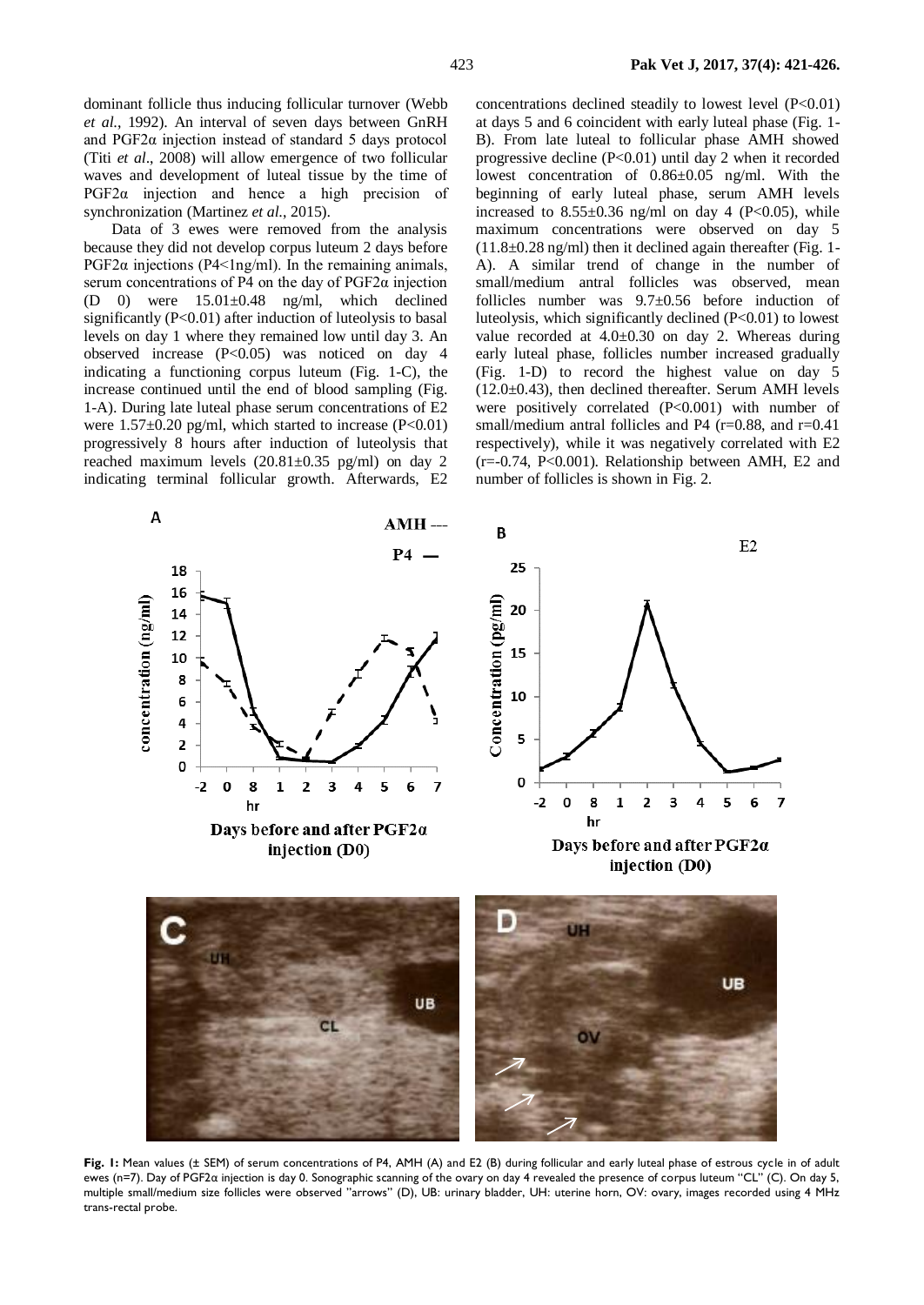

Fig. 2: Relationship between AMH, E2 and number of pre-ovulatory follicles (2-5mm in diameter). Follicles were counted using ovarian ultrasonography, each square represent data from one animal (n=7).

#### **DISCUSSION**

The focus of the current work was to determine daily pattern secretion of AMH, E2, and P4 by the ovary and to relate them with the change in the number of preovulatory follicles (2-5 mm in diameter) during follicular and early luteal phase of estrous cycle in adult Barki ewes. Barki sheep are broadly raised in subtropical regions for their capability to resist harsh conditions. This breed were reported to have the ability to breed all year round with average estrous cycle length of 19.85 days [\(Sabra and](#page-5-5)  [Hassan, 2008\)](#page-5-5). Results of the present study have shown that the size of the pool of pre-ovulatory antral follicles is significantly correlated with AMH serum levels. This finding is in line with data described previously on immunolocalization of AMH in ewe's ovary, which is strongly expressed in granulosa cells of all growing stages of follicle development (preantral and growing antral) with a marked decline with increasing follicle size [\(Campbell](#page-4-4) *et al*., 2012). Similar result was reported in goats, as single measure of AMH level during embryo collection session was highly correlated with the number of 1-5mm follicles [\(Monniaux](#page-4-9) *et al*., 2011). In prepubertal ewes, it was elucidated that small antral follicles of 2mm in size contribute the most to plasma AMH levels [\(Torres-](#page-5-1)Rovira *et al*[., 2014\)](#page-5-1), whether or not this rule applies to adult ewes yet remains to be established. In sheep, follicles between 2 and 5 mm in diameter are known to be gonadotropin-dependent [\(Monniaux](#page-4-0) *et al*., 2014). On the other hand, below the diameter of 2mm follicles constitute a pool of gonadotropin-responsive follicles. In this species, AMH was found to regulate the rate of follicles progression to gonadotropin-dependent phase [\(Campbell](#page-4-4)  *et al*[., 2012\)](#page-4-4)

During the time-course of the experiment AMH exhibited a dynamic profile, initial concentrations were 9.69±0.34 ng/ml 2 days before PGF2α injection (late luteal phase of preceding cycle), then it declined significantly  $(P<0.01)$  8 hours later and over the following 2 days (follicular stage after induced luteolysis). Notably low E2 concentrations were recorded before induction of luteolysis despite the presence of considerable number of small/medium sized follicles  $(9.71 \pm 0.56)$ . Likewise, this remark was also reported by Souza and co-workers; the authors explained that estrogenic capacity of preovulatory follicles is under control of luteinizing hormone

(LH) pulses which are infrequent during late luteal phase (Souza *et al*[., 1997\)](#page-5-6). The concomitant decrease in AMH and increase in E2 levels at the transition between late luteal and early follicular stage observed in the current study is compatible with wave-like pattern of antral follicle development reported in sheep [\(Evans](#page-4-12) *et al*., [2000\)](#page-4-12) and also support the inverse relationship of AMH with aromatase "CYP19A1" [\(Campbell](#page-4-4) *et al*., 2012), the enzyme that converts androgens to estrogens in granulosa cells. These results also could indicate and characterize selection and deviation of dominant follicle, when it acquires increasing capacity for E2 secretion. This concept is supported by the fact that AMH mRNA levels was found to decrease in both dominant and subordinate follicles around the time of follicular selection and deviation in cattle (Ilha *et al*[., 2016\)](#page-4-13) and human [\(Jeppesen](#page-4-14)  *et al*[., 2013\)](#page-4-14).

The mean number of small/medium sized follicles was observed to be declining  $(P<0.01)$  as E2 concentrations were increasing during follicular phase. It was reported previously that number of medium sized follicles (4 mm) decline during approaching ovulatory wave in cyclic ewes (Toosi *et al*[., 2010\)](#page-5-7). These follicles apparently could not sustain its viability due to insufficient levels of circulating FSH induced by increasing concentrations of inhibin and E2 produced by the dominant follicle, eventually they undergo atresia [\(Tesone](#page-5-8) *et al*., 2009). In addition, dominant follicles were found to produce atretogenic factors that cause atresia of neighboring or subordinate follicles (Vitale *et al*[., 2002\)](#page-5-9). Atretic follicles have low intensity of AMH immunostaining and express less AMH mRNA than healthy ones (Rico *et al*[., 2011;](#page-4-15) Ilha *et al*[., 2016\)](#page-4-13) this possibly correlates to the further decrease in circulating AMH during terminal follicular development in ewes under present investigation. Typically, a peak in serum E2 concentrations occurs around the end of the growth phase of the dominant follicle in the wave [\(Driancourt, 2001\)](#page-4-16), which in the current experiment was observed at day 2 after induced luteolysis. This matches findings of Martinez and co-workers as they reported largest size of ovulatory follicle 2 days after PGF2α injection [\(Martinez](#page-4-11)  *et al*[., 2015\)](#page-4-11). At this point AMH recorded its lowest level (0.86±0.05ng/ml); concurrently P4 was at its basal levels that remained low until day 3. Thereafter, a steady increase of both AMH and P4 along with the number of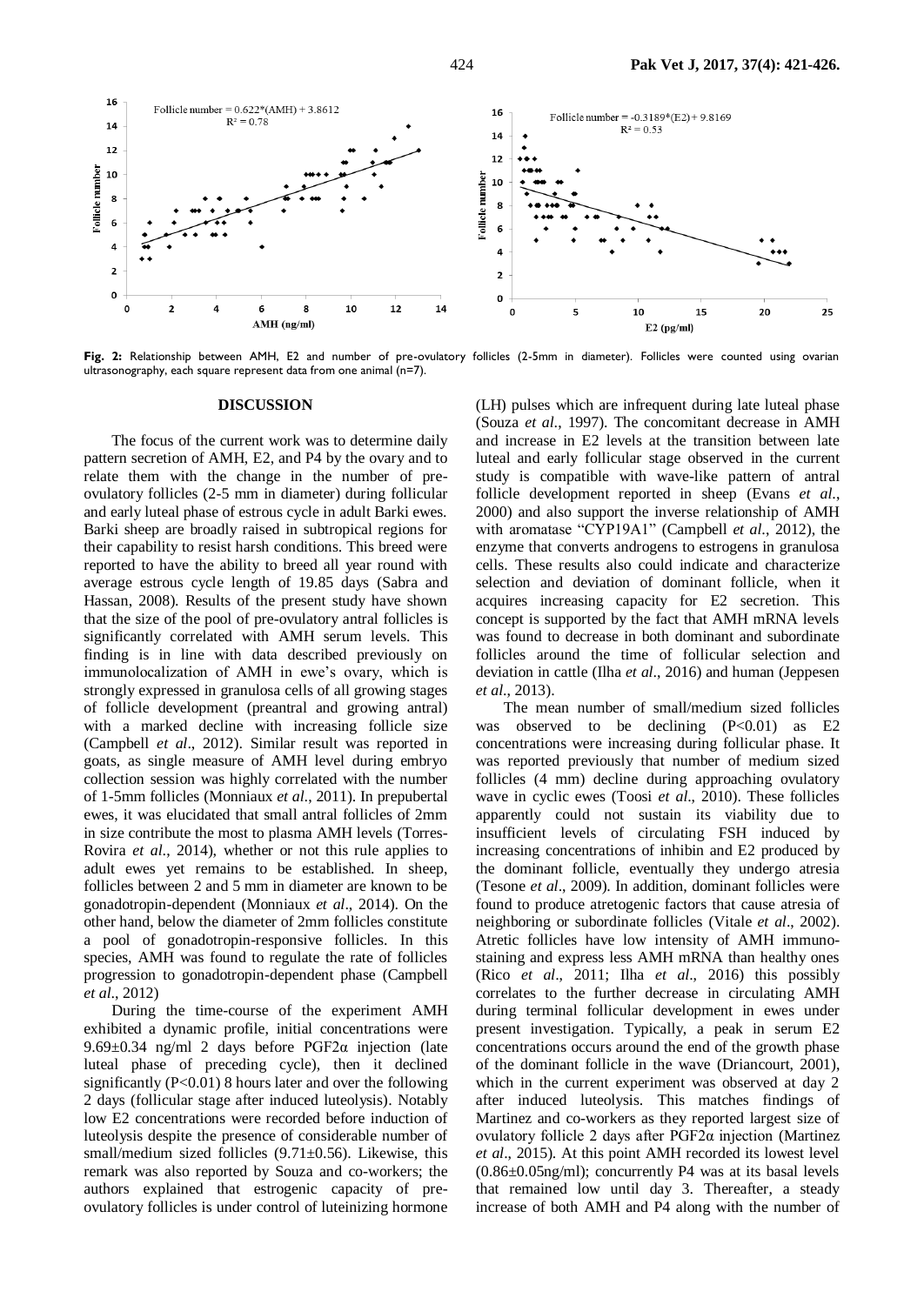small/medium follicles was evident. This physiological event implicates ovulation/ follicular luteinization that mark early luteal phase. These observations are in agreement with the reported simultaneous increase of AMH and P4 during luteal phase of women subjected to controlled ovarian hyperstimulation [\(Fanchin](#page-4-17) *et al*., 2005). The observed increasing numbers of small/medium follicles at this point suggest that a new follicular wave has emerged, even though follicle stimulating hormone (FSH) secretion is known to be low during early luteal phase [\(Driancourt, 2001;](#page-4-16) Nett *et al*[., 2002\)](#page-4-18). In agreement with this finding, former studies on wave dynamics in ewes indicated that new follicular waves emerge during early luteal phase and they occur independently of FSH fluctuations [\(Ginther](#page-4-19) *et al*., 1995; Toosi *et al*[., 2010\)](#page-5-7); also they are accompanied by an increase in P4 secretion (Souza *et al*[., 1998\)](#page-5-10). According to the data available in cow and sheep, FSH in low concentrations and bone morphogenetic proteins (BMPs) produced by the oocyte and theca cells were shown to enhance AMH synthesis in granulosa cells of preantral and small antral follicles [\(Monniaux](#page-4-20) *et al*., 2012). Those stimulatory signals can partially explain the observed increasing levels of AMH during early luteal phase in the current study, because other paracrine and autocrine factors such as activins, inhibin and Insulin-like growth factor-I (IGF-I) also regulate follicular growth (Tesone *et al*[., 2009\)](#page-5-8) and consequently AMH secretion. IGF-I was found to modulate in-vitro action of AMH on FSH-stimulated granulosa cells in ewes [\(Campbell](#page-4-4) *et al*., 2012). Unlike ewe, AMH in cow declined rapidly after estrus and remained low between days 4 and 8 of the cycle then it increased slowly until next estrus (Rico *et al*[., 2011\)](#page-4-15). This could be accounted for by the shorter duration of estrous cycle in ewe with an average of 17 days for most of sheep breeds, also follicular growth pattern in sheep appears to be more dynamic than in cattle [\(Souza](#page-5-6) *et al*., 1997). Ovarian cycle in ewe exhibits 3 to 4 follicular waves with

an average interweave interval of 3 to 5 days [\(Ginther](#page-4-19) *et al*., [1995\)](#page-4-19). In the examined ewes herein, serum AMH declined again after day 5, which could be suggestive of degeneration /atresia of recruited follicles and the end of the first follicular wave (anovulatory wave) in the luteal phase.

**Conclusions:** Results of the current study expand our knowledge about endocrine background of follicular development in ovary of adult ewes. Serum AMH was found to follow a dynamic profile during follicular and early luteal phase of the ovarian cycle. Low AMH levels were recorded during terminal follicular growth, while was increasing at the time of wave emergence, its positive association with the number of growing pre-ovulatory follicles supports its ability as a reliable marker of antral follicles' pool size. The noticed fluctuations in AHM level could hold a clinical usefulness in determining efficacy of different estrous synchronization protocols. AMH measurement 1 day after induced luteolysis as indicator of terminal follicular growth could enable us to design robust time- schedule for artificial insemination to achieve maximum conception rates, however more studies are needed to establish cut-off values as it may vary among breeds.

**Acknowledgements:** Grateful thanks to Professor Dr. Mahmoud MA Elmaghraby for statistical analysis. The author performed all the procedures indicated in the current study.

#### **REFERENCES**

- <span id="page-4-4"></span>Campbell BK, Clinton M and Webb R, 2012. The role of anti-Mullerian hormone (AMH) during follicle development in a monovulatory species (sheep). Endocrinology 153:4533-43.
- <span id="page-4-5"></span>DiClemente N, Goxe B, Remmy J, *et al*., 1994. Inhibitory effect of AMH upon the expression of aromatase activity and LH receptors by cultured granulosa cells of rat and porcine immature ovaries. Endocrine 2:553-8.
- <span id="page-4-16"></span>Driancourt MA, 2001. Regulation of ovarian follicular dynamics in farm animals. Implications for manipulation of reproduction. Theriogenology 55:1211-39.
- <span id="page-4-2"></span>Durlinger AL, Gruijters MJ, Kramer P, *et al*., 2002. Anti-Mullerian hormone inhibits initiation of primordial follicle growth in the mouse ovary. Endocrinology 143:1076-84.
- <span id="page-4-3"></span>Durlinger AL, Kramer P, Karels B, *et al*., 1999. Control of primordial follicle recruitment by anti-mullerian hormone in the mouse ovary1. Endocrinology 140:5789-96.
- <span id="page-4-7"></span>El-Sheikh Ali H, Kitahara G, Nibe K, *et al*., 2013. Plasma anti-Mullerian hormone as a biomarker for bovine granulosa-theca cell tumors: comparison with immunoreactive inhibin and ovarian steroid concentrations. Theriogenology 80:940-9.
- <span id="page-4-12"></span>Evans AC, Duffy P, Hynes N, *et al*., 2000. Waves of follicle development during the estrous cycle in sheep. Theriogenology 53:699-715.
- <span id="page-4-6"></span>Fallat ME, Siow Y, Marra M, et al., 1997. Mullerian-inhibiting substance in follicular fluid and serum: a comparison of patients with tubal factor infertility, polycystic ovary syndrome, and endometriosis. Fertil Steril, 67:962-5.
- <span id="page-4-17"></span>Fanchin R, Mendez Lozano DH, Louafi N, *et al*., 2005. Dynamics of serum anti-Mullerian hormone levels during the luteal phase of controlled ovarian hyperstimulation. Hum Reprod 20:747-51.
- <span id="page-4-19"></span>Ginther OJ, Kot K and Wiltbank MC, 1995. Associations between emergence of follicular waves and fluctuations in FSH concentrations during the estrous cycle in ewes. Theriogenology 43:689-703.
- <span id="page-4-10"></span>Husein MQ, and Kridli RT, 2003. Effect of progesterone prior to GnRH-PGF2alpha treatment on induction of oestrus and pregnancy in anoestrous Awassi ewes. Reprod Domest Anim 38:228-32.
- <span id="page-4-13"></span>Ilha GF, Rovani MT, Gasperin BG, *et al*., 2016. Regulation of antimullerian hormone and its receptor expression around follicle deviation in cattle. Reprod Domest Anim 51:188-94.
- <span id="page-4-14"></span>Jeppesen JV, Anderson RA, Kelsey TW, *et al*., 2013. Which follicles make the most anti-Mullerian hormone in humans? Evidence for an abrupt decline in AMH production at the time of follicle selection. Mol Hum Reprod 19:519-27.
- <span id="page-4-1"></span>Jost A, Vigier B, Prepin J, *et al*., 1973. Studies on sex differentiation in mammals. Recent Prog Horm Res 29:1-41.
- <span id="page-4-11"></span>Martinez MF, McLeod B, Tattersfield G, *et al*., 2015. Successful induction of oestrus, ovulation and pregnancy in adult ewes and ewe lambs out of the breeding season using a GnRH+progesterone oestrus synchronisation protocol. Anim Reprod Sci 155:28-35.
- <span id="page-4-9"></span>Monniaux D, Baril G, Laine AL, *et al*., 2011. Anti-Mullerian hormone as a predictive endocrine marker for embryo production in the goat. Reproduction 142:845-54.
- <span id="page-4-0"></span>Monniaux D, Clement F, Dalbies-Tran R, *et al*., 2014. The ovarian reserve of primordial follicles and the dynamic reserve of antral growing follicles: what is the link? Biol Reprod 90:85.
- <span id="page-4-20"></span>Monniaux D, Drouilhet L, Rico C, *et al*., 2012. Regulation of anti-Mullerian hormone production in domestic animals. Reprod Fertil Dev 25:1-16.
- <span id="page-4-18"></span>Nett TM, Turzillo AM, Baratta M, *et al*., 2002. Pituitary effects of steroid hormones on secretion of follicle-stimulating hormone and luteinizing hormone. Domest Anim Endocrinol 23:33-42.
- <span id="page-4-8"></span>Rico C, Drouilhet L, Salvetti P, *et al*., 2012. Determination of anti-Mullerian hormone concentrations in blood as a tool to select Holstein donor cows for embryo production: from the laboratory to the farm. Reprod Fertil Dev 24:932-44.
- <span id="page-4-15"></span>Rico C, Medigue C, Fabre S, *et al*., 2011. Regulation of anti-Mullerian hormone production in the cow: a multiscale study at endocrine, ovarian, follicular, and granulosa cell levels. Biol Reprod 84:560-71.